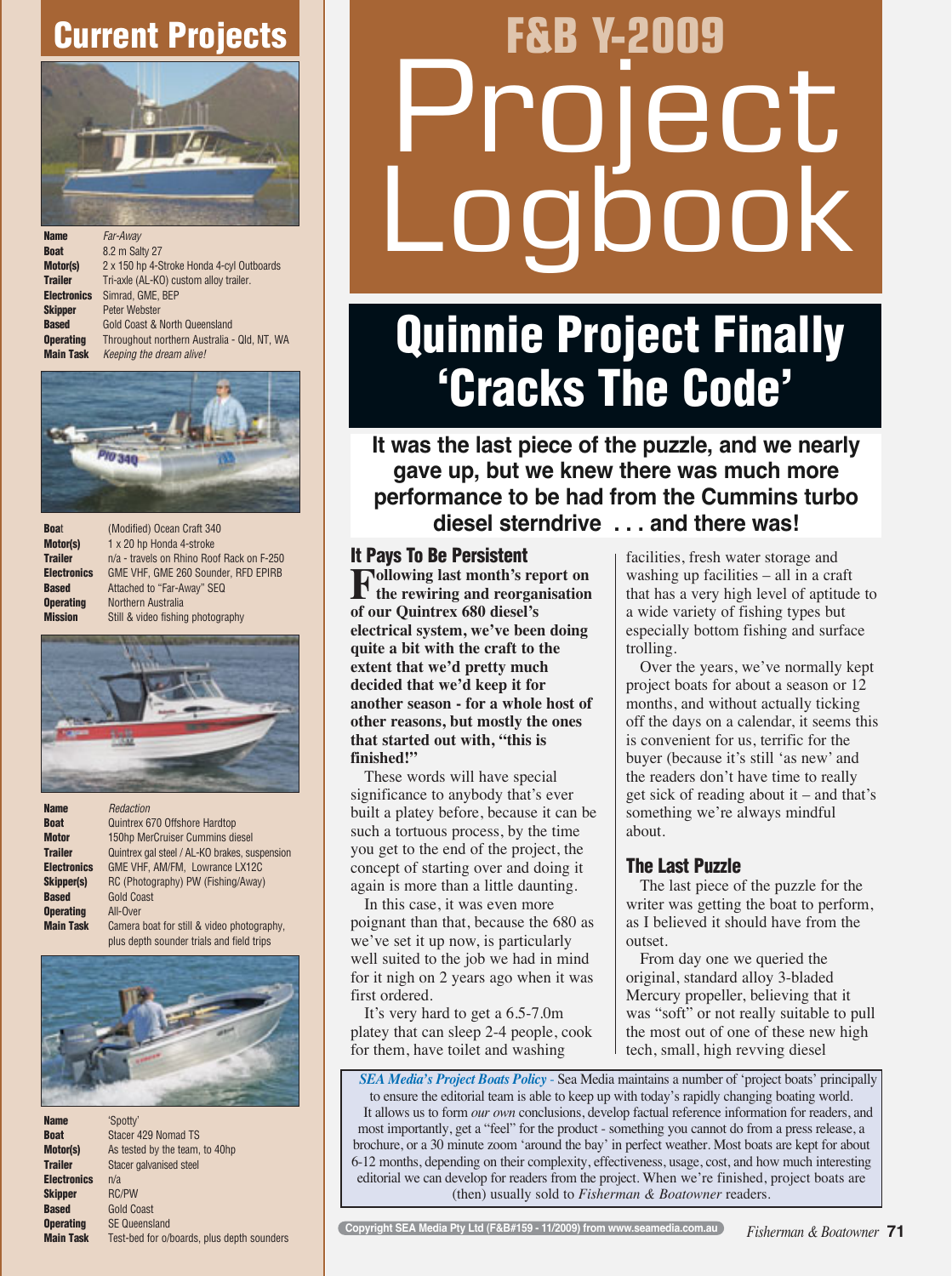engines.

In recent years, these new commonrail diesels have become very popular with a lot of manufacturers, driven (pun intended) by very strong demand for lightweight, high performance diesels by the European automotive industry.

Volvo's D-3 series is a good example, but Volkswagen, Peugeot, Cummins, BMW, all now make a range of diesels from 1.2L through to 5L and beyond, all with extensive use of plastics, alloys and contemporary fuel injections systems with waste-gated turbo-chargers and after-coolers.

I'm sure most of the traditional Scottish diesel engineers would be spinning in their graves over some of the specifications that we're now commonly seeing in these modern diesels.

Today's diesels are a far cry from the traditional slow-revving, heavyweight classics from the likes of MAN, GE, Lister, Gardner, Thornycroft, Kelvin, etc, all of which were based around the traditional notion that you built a massively powerful block out of darn near solid iron to cope with the massive (by petrol engine standards) compressions of the diesel engines.

However, over the years, metallurgy has changed dramatically, and these days it's common for diesel engineers to build really powerful blocks using special alloys cast in such a way that they create massive strength at a fraction of the weight of the traditional diesels.

Of course, the traditional diesel engineers would point out with some accuracy, that with the creation of these lightweight, alloy-blocked and headed diesels, the traditional reliability inherent in the classic heavy duty diesel, has gone out the window, and the days of the diesel engine going on for thousands of engine hours without touching it, have all but vanished.

But that's life – and just as few boatowners will ever see thousands of engine hours, there's really hardly any point building an engine that will achieve such performance unless you're selling it to commercial interests such as tankers, freighters, naval vessels etc, which still do require engines to go for many thousands of hours without overhaul.

Nevertheless, the lightweight, modern, high revving diesel such as the QSD 2.0 Cummins diesel in the

Quintrex, is truly state of the art in the sense that it's producing its 150hp at 4,000 rpm, and is a very punchy, torquey engine with considerably more torque than its 2.0L engine capacity would normally have – thanks to the diesel engine characteristics, and the efficiency of its computerised fuel management system.

## First Installation

When we first trialled the 150 hp Cummins, we were pleased with the smoothness of the engine and its obvious willingness to perform, but there was only one problem – it didn't seem to have 150 horses under the bonnet, although it was, technically, performing according to the manual.

We were aware that the claimed weight of 373kg was probably a bit suspect, but knew that it wouldn't be out by more than the liquids and the weight of the propeller (normally) but



even so, it was up at least 100kg on a matching outboard of 150hp from various brands, and we were prepared to accept a lesser degree of performance – but not to the extent that we had here.

The writer took it up with the Mercury people who, to this day, have shown very little interest (well, *none*, actually) in the project.

Nevertheless, according to the Mercury people, the 3 bladed 14" x 19" propeller was one of several they'd tried with the Quintrex team in their first trial in the Coomera River next to the Quintrex factory. They found it was the best performing propeller, and although they acknowledged my concern that the engine was spinning

too high (at 4,200rpm) at full noise. However, they claimed it would settle down, and provide a handy buffer for those occasions when the boat was full of fuel, water and crew.

They believed it would settle down to run a bit under 4,000rpm. None the wiser, and willing to accept their counsel, we let the matter drop, and got on with the jobs we had queued up.

However, in the true confessions department, the writer was not happy. This \$120K Quinnie was not performing very well at all; the poor thing was too slow, worrysome at sea, and decidedly suss in the Seaway Entrance bar crossing we have here on the Gold Coast. With a run-out tide and the normal wave action, it just didn't have the grunt to get out of its own shadow, let alone power up through and over a wave.

Well, it's taken a little bit of time to do it, but in the end, after 30 or so jobs on the Broadwater, the writer decided enough was enough: the propeller was not matching the torque curve of the engine and the 3-bladed alloy left a very hollow or flat 'feeling' from about 3,300-3,400 through to 3800-3,900 rpm, when it certainly made more noise, but we really didn't go any faster – we're talking here about going an extra couple of knots (see chart).

### Solas Propellers

We decided to get in touch with our colleague Steve Evans from Solas Props on the Sunshine Coast, and see what alternatives he could suggest. Steve, as regular readers know, has been involved with us in virtually every project boat we've ever done – and often with spectacular results.

A conference with Steve confirmed what the writer suspected: the prop was ill-matched, and Steve had an immediate solution and recommendation.

"I'd like you to try the Rubex 4 bladed stainless steel Solas propellor we've developed especially for this type of engine. It will provide you with more stern lift, smoothness and I believe, a significant increase in performance" he told the writer.

Well, it sounded promising, so we ordered the \$850, 4-bladed 20.25" x 15" stainless steel propeller, and it duly arrived in the office a couple of days later.

Within the week, we had the opportunity to change the propeller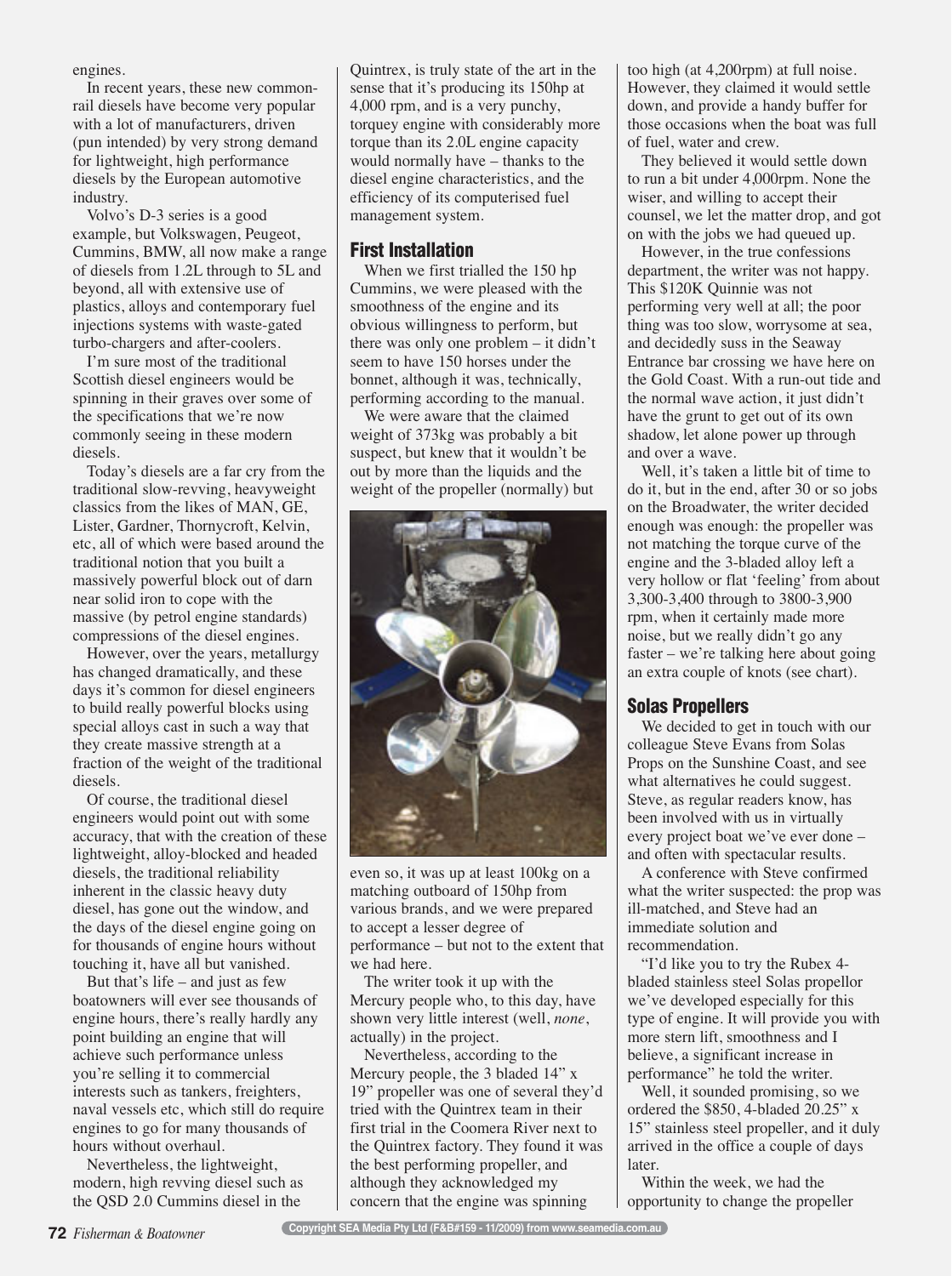

from the jetty at the writer's house and by judiciously backing the craft into the beach in the canal, we were able to lift the leg and quite quickly change the prop. *Too quickly . . . .* 

As it happened, I didn't spin it through 360 degrees, did I? Because it all switched over so easily, I was concentrating more on replacing the fold down tabs than spinning the prop through 360 which I assumed it would do.

*Wrong . . !*

We had an anode style trim tab sticking down about 50mm from the cavitiation plate, and sure enough, as soon as we started the engine, it just simply went *ker-lunk!* and jammed itself into the soft 'leg' of the anode. It was not a good look, because we had already cast off when Ruth fired up the diesel, so we drifted for a few minutes down the canal sans power, before picking up one of our neighbours' jetties and swapping the propeller back to the original 3-bladed alloy.

We were not happy campers. Obviously, the 4-bladed 20" prop was no way going to fit the Alpha leg with that damned anode hanging down so far.

Thanks to the wonders of the mobile phone, a frantic call to Steve Evans revealed an embarrassed silence when Steve said *"Peter, mate, (idiot) (you Richard . . . ) you've got the wrong anode on the Alpha leg – when they're used with engines such as the diesel, you're supposed to have a flush anode, and this prop which we've installed around the world in hundreds of similar installations on the MerCruiser Alpha stern drive leg, will then easily fit and the resolve your other problems."*

*"Now, take a deep breath, settle down, and give the Mercury blokes a call . . . I'll call Mary and have her bring down some of those little white pills to the jetty for you . . "*

Well, we were pretty cross about this, but it's not like we were out in the bush and the boat didn't go. More to the point, we still didn't know if the new prop would be any better. But my 'gut feeling' was pushing me to try this new propeller, whilst everybody from Mercury and Quintrex were saying the opposite.

So it was another 2-3 weeks before

the anode business was sorted out, the leg was serviced, the incorrect anode replaced by the flush mount version you can see in the accompanying photograph.

This time it all went together beautifully, and the propeller would even spin through the whole 360 degrees we needed . . . *(sigh!).*

So last week, several months after this whole business started, we finally got ourselves in a position to test the original prop again, and then literally minutes later, switch the props again and go back out over the same course using the same technology, tides, winds and power to re-test the craft with propeller  $#2$  – the stainless steel Rubex 4-blader from Solas.

It was important for us to test the original 3-blade alloy MerCruiser prop again because we wanted to make absolutely sure we were comparing apples with apples. With the same amount of fuel, crew load, wind, tide etc.

That's pretty much what happened, except mid-way through the test, when we returned to our jetty off the Broadwater to change Prop #1, we were joined by two of the writer's grandkids, 9 year old Kyla and 8 year old Matthew, who pleaded with the writer to come out for a run on the boat. *School holidays . . . .*

Given that between them, they wouldn't have cracked 55kg, I didn't think it would make a hell of a lot of difference to the second set of figures, which were going to be for the 4 bladed Solas stainless steel prop.

But for the record, it should be noted that the load *did vary* to the extent that we added Matty and Kyla's weight to the original test schedule for the Solas prop.

It wasn't much of a handicap, but in *fact,* the 4 bladed Solas prop had a slightly bigger load than the standard 3 bladed Mercury prop.

Well, in true fairytale tradition, the new 4-bladed stainless steel prop blew the 3-bladed alloy prop out of the water. You can study the figures for yourself, and recall they were put down literally back to back in (almost) exactly the same circumstances on the same day. On average, Steve's 4 bladed stainless prop was 20-25%